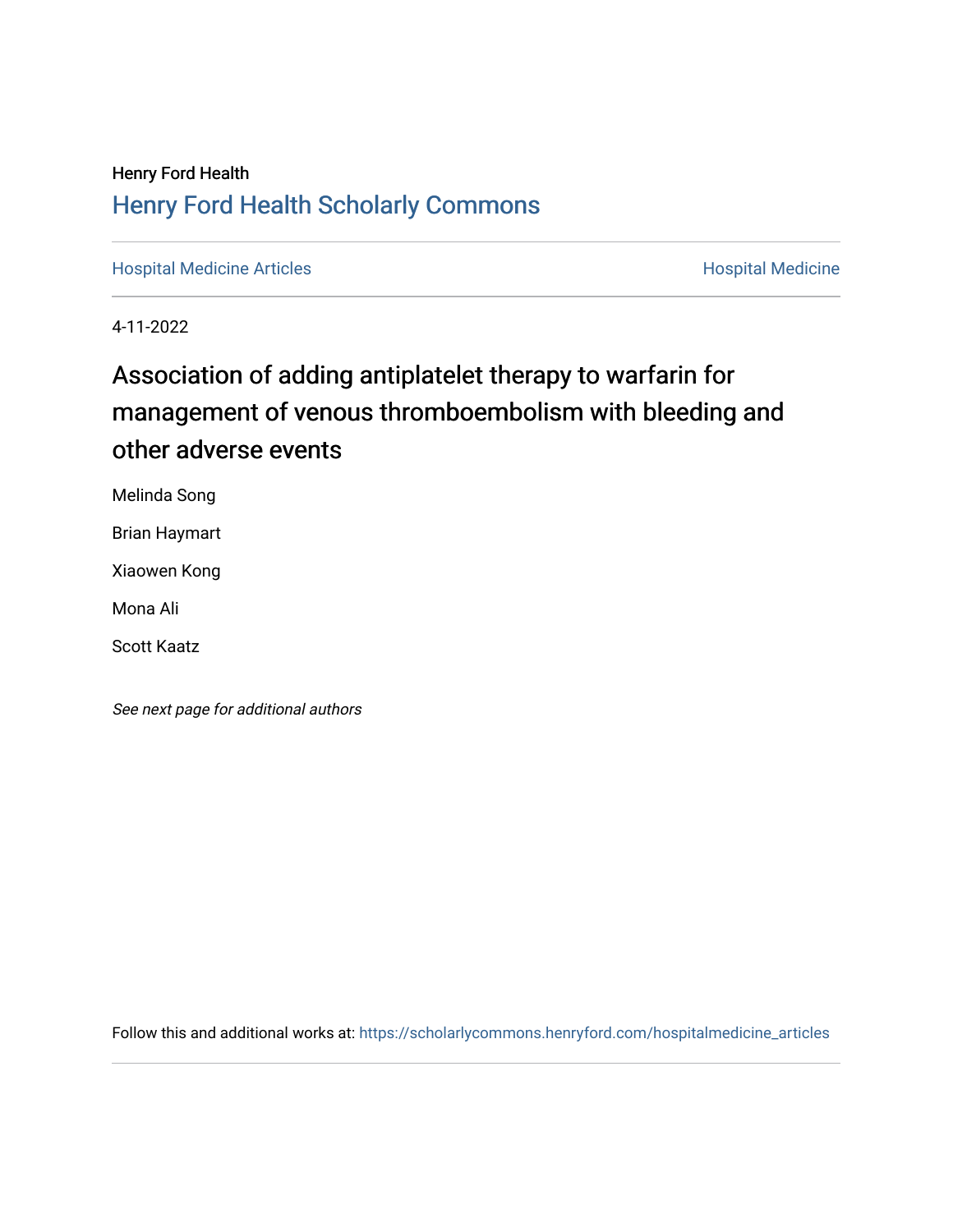### Authors

Melinda Song, Brian Haymart, Xiaowen Kong, Mona Ali, Scott Kaatz, Jay Kozlowski, Gregory D. Krol, Jordan Schaefer, James B. Froehlich, and Geoffrey D. Barnes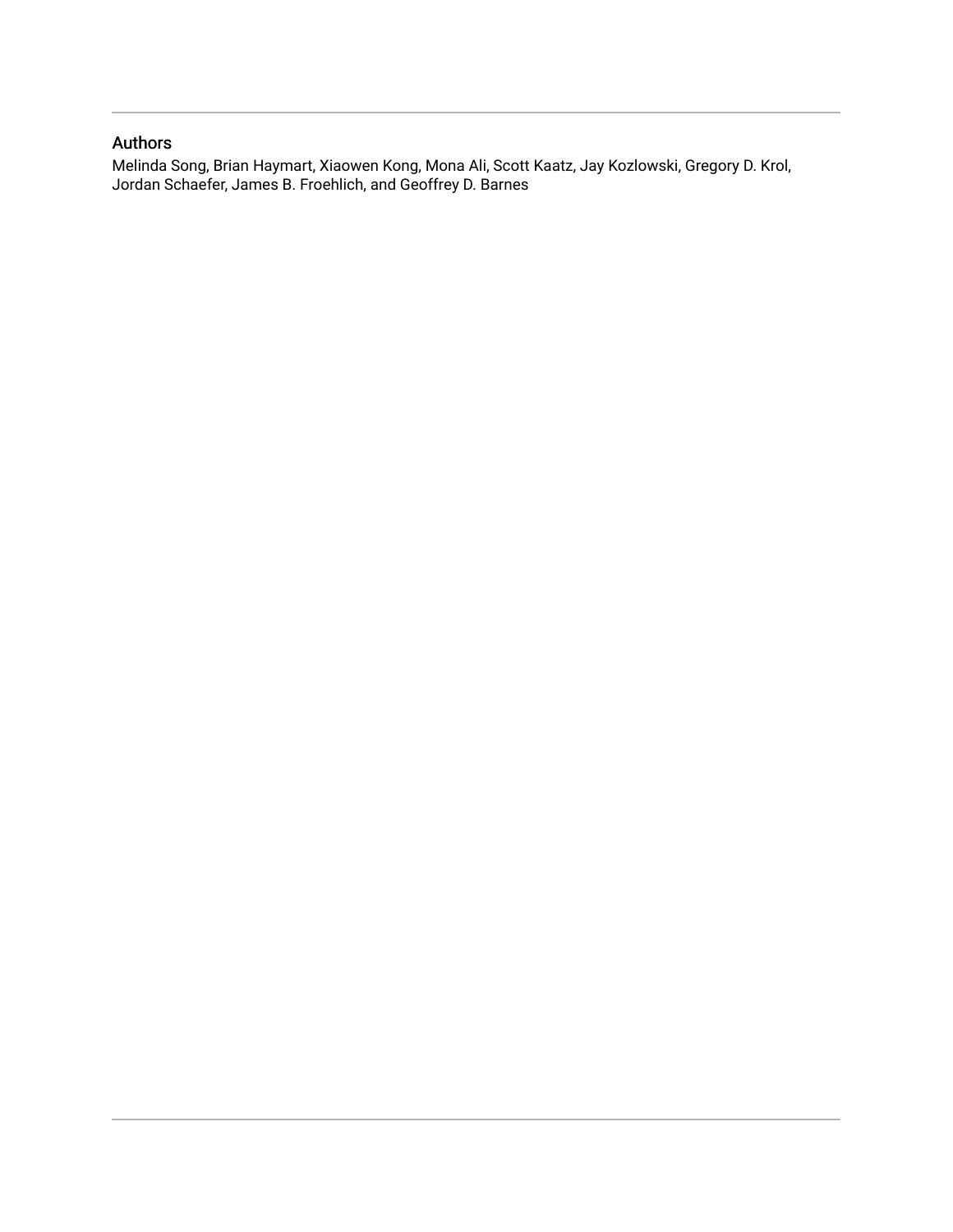*Research Letter*



## **Association of adding antiplatelet therapy to warfarin for management of venous thromboembolism with bleeding and other adverse events**

DOI: 10.1177/1358863X221089333 Vascular Medicine 1–3 © The Author(s) 2022 Article reuse guidelines: [sagepub.com/journals-permissions](https://uk.sagepub.com/en-gb/journals-permissions) [journals.sagepub.com/home/vmj](https://journals.sagepub.com/home/vmj)



**Melinda Song<sup>1</sup> <b>D**, Brian Haymart<sup>1</sup>, Xiaowen Kong<sup>1</sup>, Mona Ali<sup>2</sup> **D**, Scott Kaatz<sup>3</sup>, Jay Kozlowski<sup>4</sup>, Gregory Krol<sup>3</sup>, Jordan Schaefer<sup>5</sup>, **James B Froehlich<sup>1</sup> and Geoffrey D Barnes<sup>1</sup><sup>D</sup>** 

#### **Keywords**

anticoagulation, anti-platelet therapy, anti-thrombotic therapy, bleeding, thrombosis, venous thromboembolism (VTE)

Clinical evidence regarding combination anticoagulant– antiplatelet therapy has largely focused on atrial fibrillation (AF) as the primary indication for anticoagulation. Expert recommendations from the American College of Cardiology (ACC) discourage the use of so-called 'triple therapy', that is, anticoagulation and dual antiplatelet therapy (aspirin and a  $P2Y_{12}$  inhibitor), in patients on preexisting antiplatelet therapy who develop a new venous thromboembolism (VTE).<sup>1</sup> However, this guidance is extrapolated from evidence in AF without robust data in the VTE population, which has distinct demographics, comorbidities, and timevarying risk of recurrent thrombosis.<sup>2</sup> To address this gap, we explored a multicenter cohort of patients initiated on warfarin therapy for management of VTE. Our study aimed to evaluate the frequency and outcomes of antiplatelet therapy in addition to warfarin for patients with VTE.

We retrospectively analyzed adult patients in the Blue Cross Blue Shield-sponsored Michigan Anticoagulation Quality Improvement Initiative (MAQI<sup>2</sup>) registry who were newly initiated on warfarin therapy for VTE and entered in the registry between April 1, 2010 and October 31, 2020.<sup>3,4</sup> Patients with a history of atrial fibrillation/flutter, heart valve replacement, and/or antiphospholipid antibody syndrome were excluded. Patient data were abstracted from the time of enrollment through the earliest of either the first adverse event, discontinuation of warfarin, or last followup before October 31, 2020. Patient characteristics were assessed at enrollment, while adverse events were assessed at each follow-up visit. Adjusted associations between number of antiplatelets and event outcomes were examined using Cox proportional hazards.

Of the 2918 patients initiating warfarin for treatment of VTE, 1333 (45.7%) were men with a mean (SD) age of 61.0 (16.4) years. During the study period, 820 patients (28.1%) received warfarin plus one or more antiplatelet medications, compared to 2098 (71.9%) who received

warfarin monotherapy (online Supplementary Table 1). Patients on combination warfarin and antiplatelet therapy had a higher incidence of documented coronary artery disease, prior myocardial infarction, and coronary revascularization. Compared to the warfarin monotherapy group, the combination warfarin–antiplatelet group had a higher average RIETE bleed score (2.5 vs 2.0,  $p < 0.001$ ).<sup>5,6</sup> Aspirin monotherapy was the most common antiplatelet regimen (83.4%), followed by dual antiplatelet therapy (11.0%) and  $P2Y_{12}$  inhibitor monotherapy (5.1%).

The warfarin monotherapy reference group experienced 3.3 thrombotic events per 100-patient-years, compared to warfarin plus single antiplatelet (2.7 per 100-patient-years,  $p = 0.190$ ) or warfarin plus dual antiplatelet  $(2.2 \text{ per})$ 100-patient-years,  $p = 0.773$ ; Figure 1). The warfarin monotherapy reference group experienced 20.0 overall bleeding events per 100-patient-years, compared to warfarin plus single antiplatelet (24.7 per 100-patient-years,  $p = 0.013$ ) or warfarin plus dual antiplatelet (58.9 per 100-patientyears,  $p < 0.001$ ; Figure 1).

After controlling for age, gender, race, provoked status of VTE, and RIETE score, use of one antiplatelet

#### **Corresponding author:**

<sup>1</sup> Department of Internal Medicine, Division of Cardiovascular Medicine, University of Michigan, Ann Arbor, MI, USA

<sup>&</sup>lt;sup>2</sup>Department of Heart and Vascular Services, Beaumont Hospital, Royal Oak, MI, USA

<sup>&</sup>lt;sup>3</sup>Division of Hospital Medicine, Henry Ford Hospital, Detroit, MI, USA 4 Department of Cardiovascular Medicine, DMC Huron Valley-Sinai Hospital, Commerce, MI, USA

<sup>&</sup>lt;sup>5</sup>Department of Internal Medicine, Division of Hematology/Oncology, University of Michigan, Ann Arbor, MI, USA

Geoffrey D Barnes, Department of Internal Medicine, Division of Cardiovascular Medicine, University of Michigan, 2800 Plymouth Rd, Building 14-Room G214, Ann Arbor, MI 48109-2800, USA. Email: [gbarnes@umich.edu](mailto:gbarnes@umich.edu)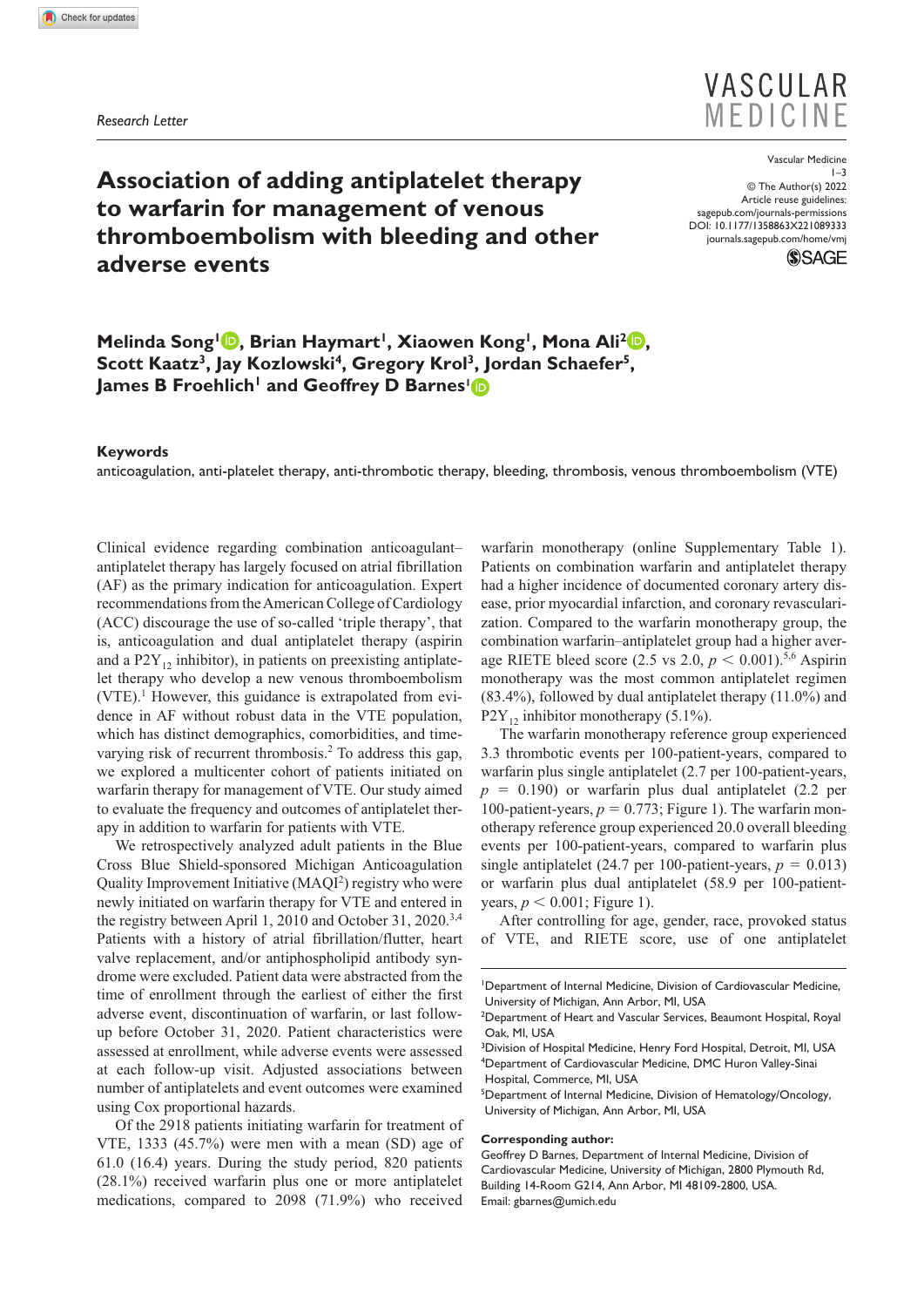

**Figure 1.** Rates of thrombotic, bleeding, and associated events in patients with VTE with no, one, or two antiplatelet medications in addition to warfarin.

A Poisson test was used to calculate *p*-values, in comparison to the warfarin monotherapy reference group; 'ns' denotes *p* > 0.05, \**p* < 0.05, \*\**p* < 0.01, \*\*\* $p < 0.001$ .

ER, emergency room; FFP, fresh frozen plasma; ISTH, International Society on Thrombosis and Haemostasis; RBC, red blood cell; VTE, venous thromboembolism.

medication (hazard ratio (HR) 1.21; 95% CI, 1.02–1.43) and use of two antiplatelet medications (HR 2.37; 95% CI, 1.65–3.39) were associated with increased overall bleeding. When examining major bleeding as defined by the International Society on Thrombosis and Haemostasis as the outcome variable, $7$  use of one antiplatelet medication (HR 1.37; 95% CI, 0.93–2.02) and use of two antiplatelet medications (HR 1.58; 95% CI, 0.57–4.36) were not significant. With regards to nonmajor bleeding, use of one antiplatelet medication (HR 1.20; 95% CI, 0.99–1.45) was not significant whereas use of two antiplatelet medications was significant (HR 2.53; 95% CI, 1.71–3.75).

In this large, registry-based cohort study of patients followed by anticoagulation clinics while receiving warfarin for VTE, 28.1% of patients received either one or two additional antiplatelet medications. Compared to warfarin monotherapy, combination warfarin–antiplatelet therapy in patients with VTE was associated with increased bleeding and similar rates of thrombosis. This differential bleeding risk is largely driven by nonmajor bleeds.

Our investigation is one of a few dedicated VTE studies examining antithrombotic management in an unselected, practice-based setting. These results provide additional evidence to support the recent 2021 ACC guidelines discouraging 'triple therapy' regimens in patients with VTE and atherosclerotic cardiovascular disease, due to unnecessary bleeding risk.<sup>1</sup> Moreover, antiplatelet therapy has been identified as one of the few potentially modifiable bleeding risk factors in patients with VTE.<sup>6</sup> Our findings are also consistent with research demonstrating a significantly higher rate of nonmajor bleeding, in particular among patients taking combination aspirin–direct oral anticoagulant (DOAC) therapy compared to DOAC monotherapy.<sup>8</sup>

Limitations of this study include those inherent to registry data, including the potential for unmeasured confounding. It is unknown how these findings generalize to patients receiving DOACs, though these results are consistent with a meta-analysis of six randomized trials that demonstrated an increased risk of bleeding and similar risk of thrombosis in patients with VTE treated with combination DOAC– antiplatelet therapy.9

In conclusion, use of combination anticoagulant–antiplatelet therapy among patients with VTE is common and associated with higher risk of bleeding. Prospective studies to validate the safety and efficacy of antiplatelet reduction for patients receiving anticoagulation for VTE would strengthen expert management recommendations.

#### **Declaration of conflicting interests**

The authors declared the following potential conflicts of interest with respect to the research, authorship, and/or publication of this article: SK serves as a consultant for Janssen, Pfizer, Bristol Myers Squibb, PhaseBio, and Gilead. JBF serves as a consultant for Janssen, Merck, and Novartis. GDB serves as a consultant for Janssen, Pfizer, Bristol Myers Squibb, and Acelis Connected Health. All other authors have no conflicts of interest to disclose.

#### **Funding**

The authors received no financial support for the research, authorship, and/or publication of this article.

#### **ORCID iDs**

Melinda Song D <https://orcid.org/0000-0003-1727-0165> Mona Ali **D** <https://orcid.org/0000-0003-2416-6702> Geoffrey D Barnes **b** <https://orcid.org/0000-0002-6532-8440>

#### **Supplementary material**

The supplementary material is available online with the article.

#### **References**

1. Kumbhani DJ, Cannon CP, Beavers CJ, et al. 2020 ACC Expert Consensus Decision Pathway for anticoagulant and